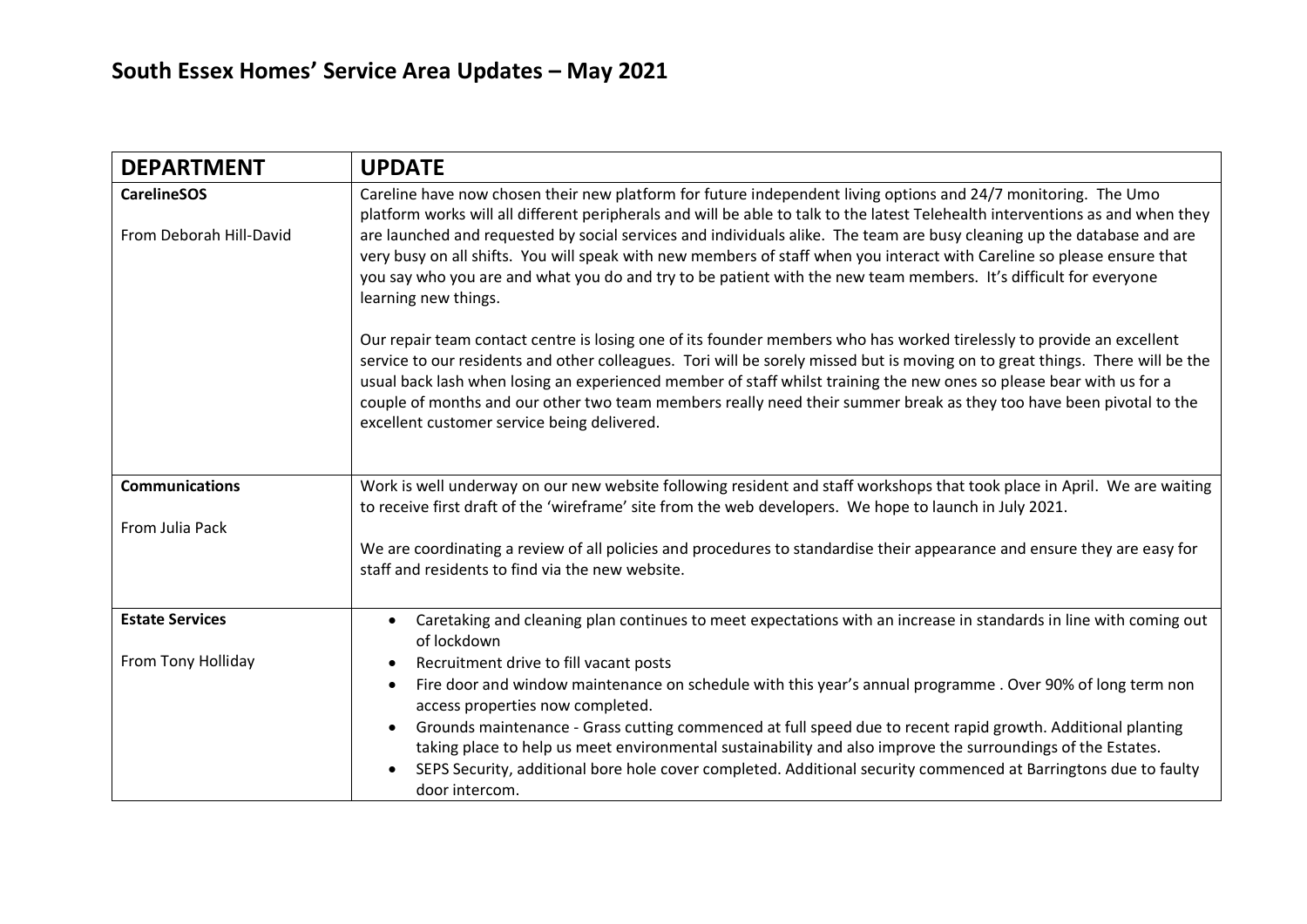## **South Essex Homes' Service Area Updates – May 2021**

|                                                   | SEPS Cleaning, Majority of Covid testing sites now closed (security and cleaning) Normal cleaning resumes at a<br>$\bullet$<br>number of sites alongside daily covid clean. Deep clean completed at Castle point building                                                               |
|---------------------------------------------------|-----------------------------------------------------------------------------------------------------------------------------------------------------------------------------------------------------------------------------------------------------------------------------------------|
| <b>Finance</b>                                    | Following some staff changes, Finance are settling into the new dynamics of the team and working towards our annual<br>external audit in July.                                                                                                                                          |
| From Rebecca Coleman                              |                                                                                                                                                                                                                                                                                         |
| <b>Fire safety</b>                                | Fire Safety Awareness Sessions have started with EMT & Hostel staff the 1st receive the training.<br>24 <sup>th</sup> June & 1 <sup>st</sup> July 2 More Sessions for Sheltered Staff and other members of South Essex Homes anybody welcome.                                           |
| From Graham Hart                                  | Fire Risk assessments still being carried out along with Sprinkler repairs within the Hostels.<br>Annunciation system at Longbow fitted by Keith Spencer & PFS Ltd, demonstrations being carried out to ECFRS Personnel.<br>Compartmentation works to begin within some of the Hostels. |
| Projects                                          | Balmoral Refurbishment Works - Project currently being evaluated contract award expected shortly                                                                                                                                                                                        |
| Paul Longman                                      | Cecil Court Sprinkler installation - Project currently being evaluated contract award expected shortly                                                                                                                                                                                  |
| <b>Property Services</b>                          |                                                                                                                                                                                                                                                                                         |
| From Russell Haynes<br><b>Capital and Planned</b> | Works have continued on the Decent Homes side. Programmes are currently in various stages of Tender preparation.                                                                                                                                                                        |
| <b>Maintenance team</b>                           | Recent award of the Window Contract has been made and awaiting Contracts to be signed.                                                                                                                                                                                                  |
|                                                   | Bishops House Lift Refurbishment due to start soon.                                                                                                                                                                                                                                     |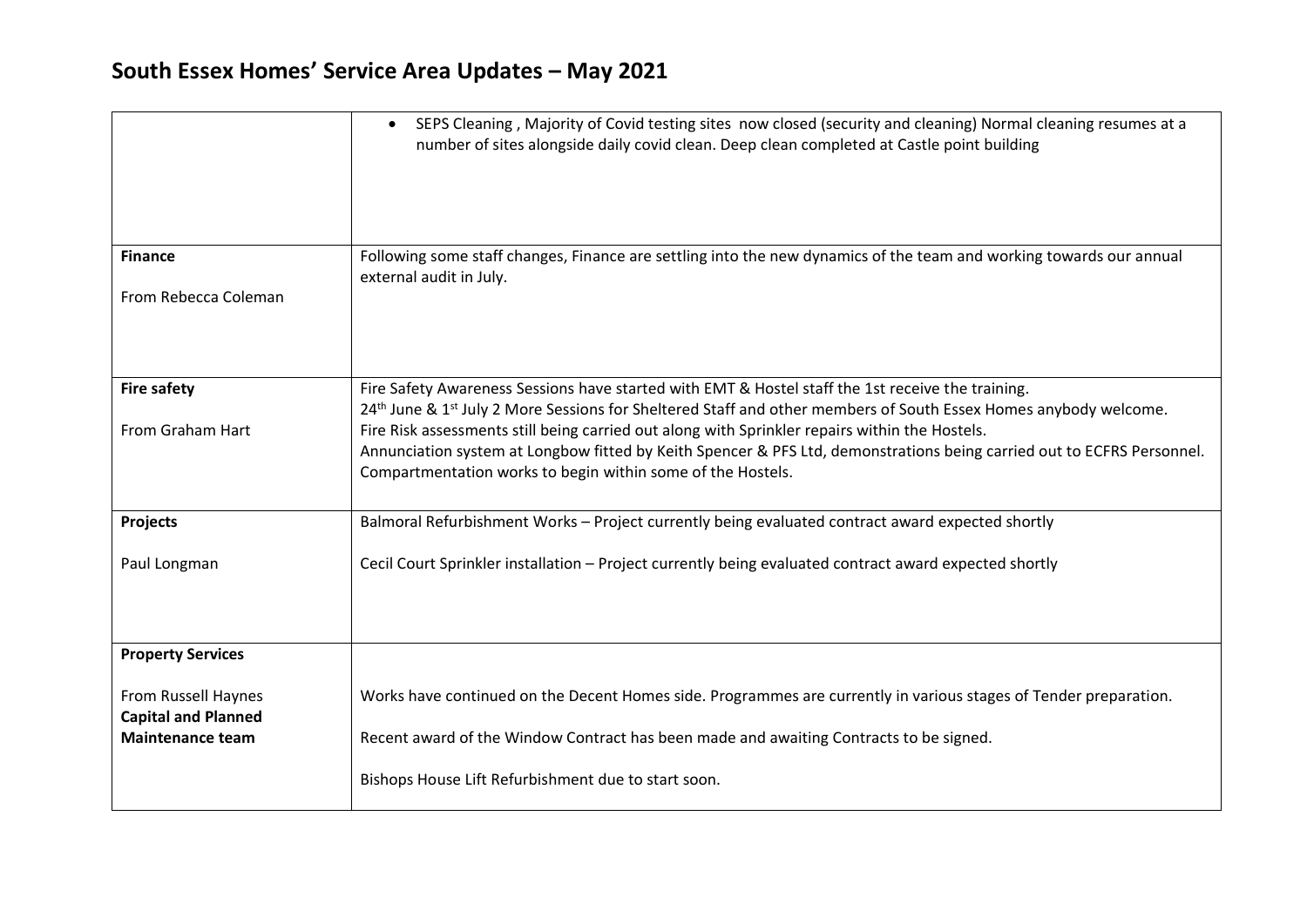## **South Essex Homes' Service Area Updates – May 2021**

|                     | All works at this time are still subject to Covid restrictions and any possible changes made by Government.                                                                                                                            |
|---------------------|----------------------------------------------------------------------------------------------------------------------------------------------------------------------------------------------------------------------------------------|
|                     | Please refer to attached list of works programme.                                                                                                                                                                                      |
| From Louise Morl    | We are now resuming our normal routine repairs service, however, please bear with us whilst we make this transition in<br>order that we can catch up with the back log of repairs. We appreciate your patience at this difficult time. |
| From Michael Bryant | Live procurement projects currently running:                                                                                                                                                                                           |
|                     | M2122-02<br>Window Replacements, Boroughwide. Contracts being drawn.                                                                                                                                                                   |
|                     | M2122-03<br>Heating Upgrades, Boroughwide.                                                                                                                                                                                             |
|                     | M2122-04<br>Roof Replacements, Boroughwide. Evaluation underway.                                                                                                                                                                       |
|                     | Installation of Sprinklers at Cecil Court. Evaluation underway.<br>M2122-10                                                                                                                                                            |
|                     | M2122-11<br>Balmoral Towers - structural and refurbishment works. Evaluation underway.                                                                                                                                                 |
|                     | M2223-01<br><b>Gas Servicing &amp; Maintenance</b>                                                                                                                                                                                     |
|                     | Stakeholder scoping meeting complete. Now producing Tender documentation.                                                                                                                                                              |
|                     | Tender documents being prepared (in addition to those from Russell's Team) for :                                                                                                                                                       |
|                     | M2021-13<br>Water Tank Replacements, Riverstone                                                                                                                                                                                        |
|                     | Renewal of Corporate procurement projects complete:                                                                                                                                                                                    |
|                     | <b>Print Services framework</b><br>$\bigcirc$                                                                                                                                                                                          |
|                     | <b>Telecare Services framework</b><br>$\circ$                                                                                                                                                                                          |
|                     | Other work streams:                                                                                                                                                                                                                    |
|                     | Major project to ensure the six key H&S strands (Fire Safety, Asbestos, Water Safety, Electrical Safety, Gas Safety,<br>$\bullet$                                                                                                      |
|                     | Lift Safety and High Rise Window Restrictors) are managed efficiently and fit for the upcoming Building Safety                                                                                                                         |
|                     | element of the Housing White Paper.                                                                                                                                                                                                    |
|                     | Working with Sheltered Team to manage regime of flushing of taps in communal facilities of sheltered & hostel                                                                                                                          |
|                     | accommodation. Training for relevant staff has been arranged.                                                                                                                                                                          |